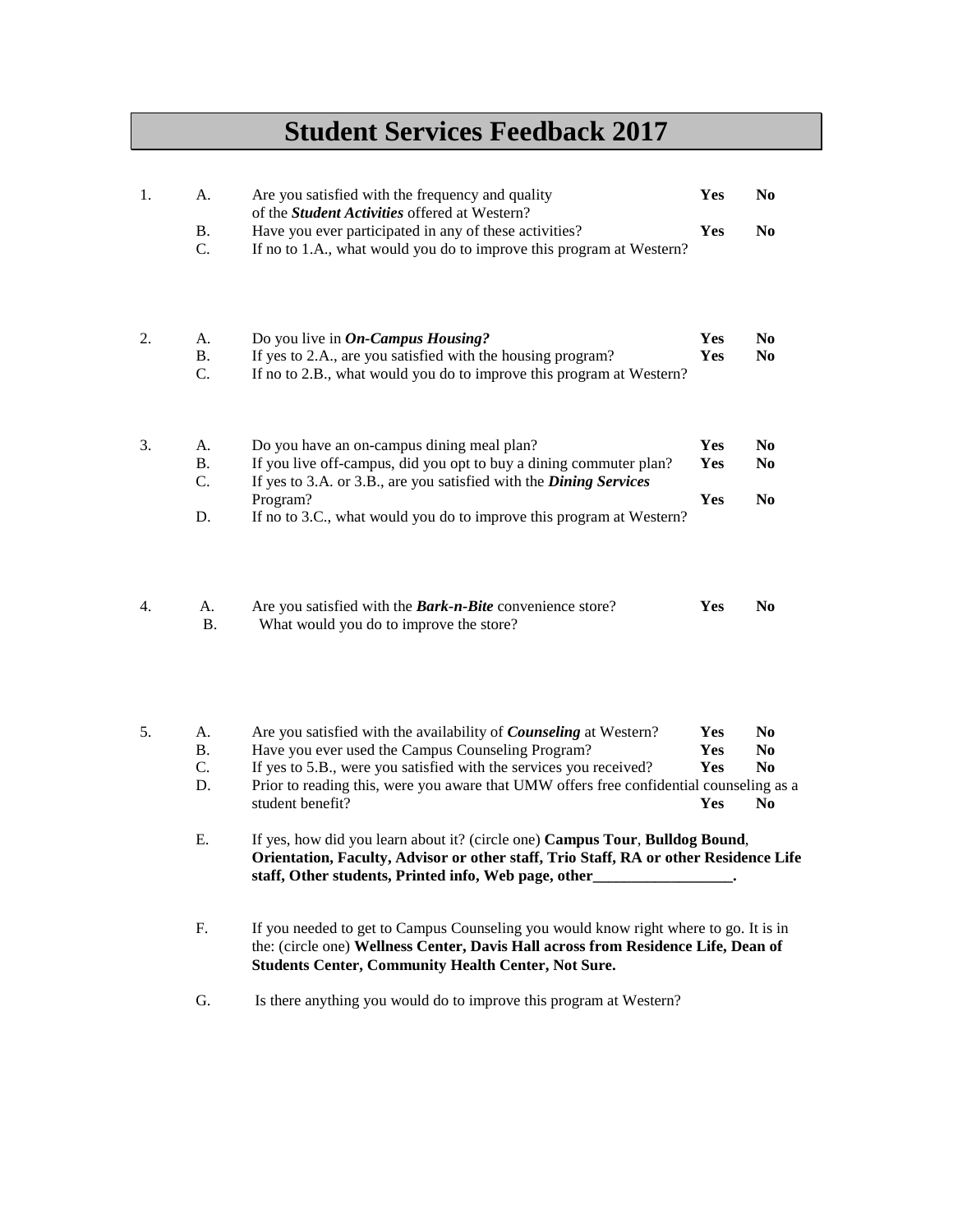| 6.  | A.<br>Β.<br>C.  | Are you satisfied with the availability of the Community Health Services Yes<br>Are you satisfied with the availability of Student Wellness<br>Have you ever used these services? | Yes<br>Yes | N <sub>0</sub><br>N <sub>0</sub><br>N <sub>0</sub> |
|-----|-----------------|-----------------------------------------------------------------------------------------------------------------------------------------------------------------------------------|------------|----------------------------------------------------|
|     | C.              | What would you do to improve these services?                                                                                                                                      |            |                                                    |
| 7.  | A.              | Have you participated in the <i>Student Conduct</i> process while at<br>Western?                                                                                                  | Yes        | N <sub>0</sub>                                     |
|     | Β.<br>C.        | Was this process fair?<br>If no to 7.B., please describe your experience.                                                                                                         | Yes        | N <sub>0</sub>                                     |
| 8.  | A.              | Are you satisfied with the student representation and activities<br>sponsored by the Associated Students of<br>The University of Montana Western (ASUMW Student Senate)?          | Yes        | N <sub>0</sub>                                     |
|     | Β.              | If no to 8.A., please explain.                                                                                                                                                    |            |                                                    |
|     | C.<br>D.        | Have you ever participated in any ASUMW sponsored activities?<br>If no to 8.C. please explain.                                                                                    | Yes        | N <sub>0</sub>                                     |
|     | Ε.              | What would you do to improve ASUMW and/or activities here at<br>Montana Western?                                                                                                  |            |                                                    |
|     | F.              | What issues/concerns do you feel should be brought to the attention of<br>ASUMW for proper student representation to allow you to have a good experience at<br>Montana Western.   |            |                                                    |
| 9.  | A.<br><b>B.</b> | Are you satisfied with the <i>Physical Environment</i> of the campus?<br>If no to 9.A., what would you do to improve the campus?                                                  | Yes        | N <sub>0</sub>                                     |
| 10. | А.              | Are you satisfied with your interactions with the                                                                                                                                 | Yes        | N <sub>0</sub>                                     |
|     | <b>B.</b>       | <b>Business Services office?</b><br>If no to 10.A. what would you do to improve these services?                                                                                   |            |                                                    |
| 11. | А.              | Are you satisfied with the services offered by the                                                                                                                                | Yes        | N <sub>0</sub>                                     |
|     | Β.              | Registrar's office?<br>If no to 11.A. what would you do to improve these services?                                                                                                |            |                                                    |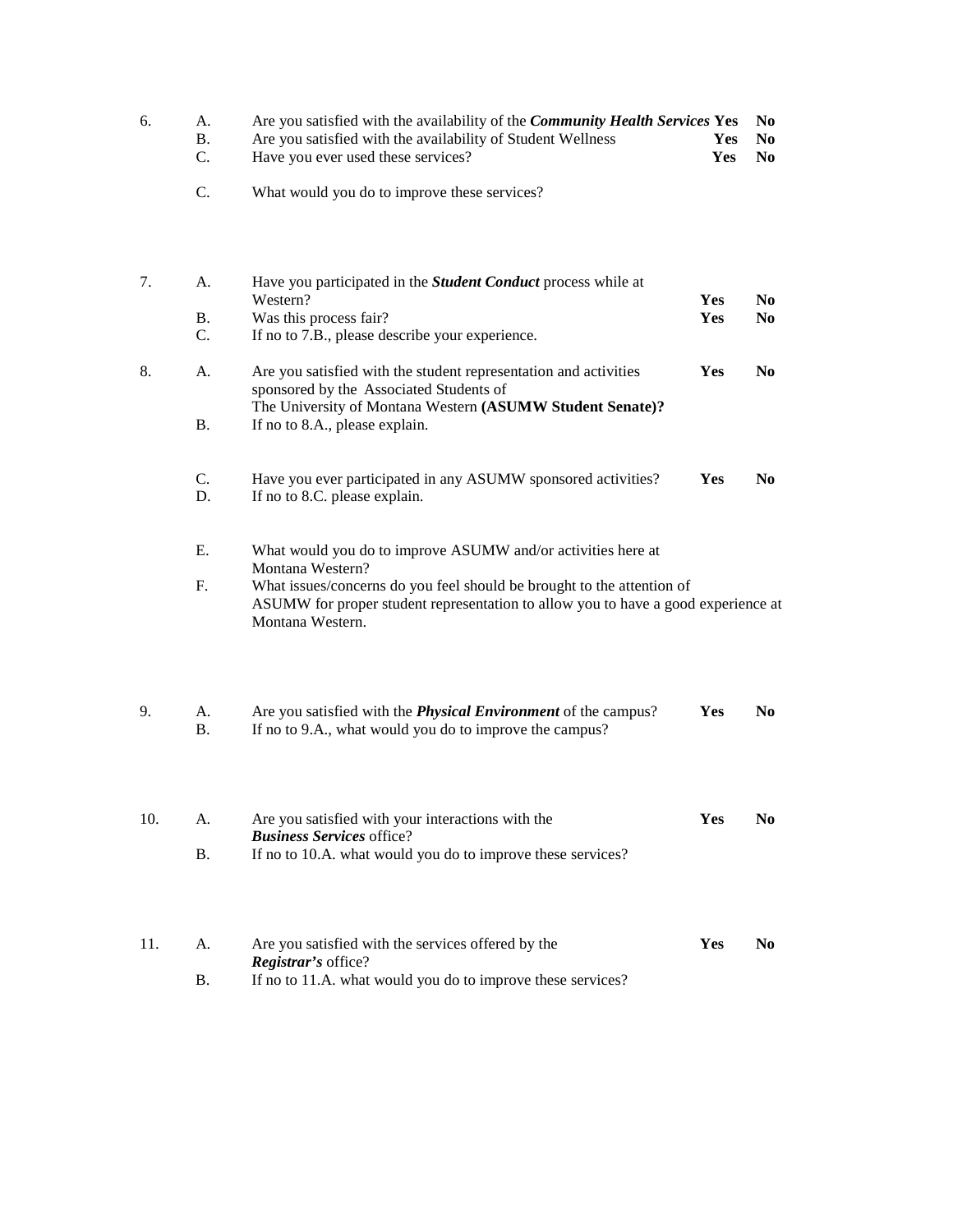| 12. | А.             | Are you satisfied with the services and products offered by<br>the <b>Bookstore</b> ?                                              | Yes | N <sub>0</sub> |
|-----|----------------|------------------------------------------------------------------------------------------------------------------------------------|-----|----------------|
|     | Β.             | If no to 12.A., what would you do to improve these services?                                                                       |     |                |
|     | $\mathbf{C}$ . | Are you satisfied with the selection of apparel/insignia items?                                                                    | Yes | No             |
|     | D.             | Are you satisfied with the selections of school supplies (pen, pencils,<br>papers, lab supplies and art materials?                 | Yes | N <sub>0</sub> |
|     | Ε.             | Would you like to see the Bookstore try to offer other textbook<br>options such, e-text, more rental options etc                   | Yes | N <sub>0</sub> |
|     | Е.             | Are you satisfied with the price of rental books?                                                                                  | Yes | N <sub>0</sub> |
| 13. | A.             | Are you satisfied with the services offered by the<br>Financial Aid office?                                                        | Yes | N <sub>0</sub> |
|     | В.<br>C.       | If no to 13.A., what would you do to improve these services?<br>Do you apply for financial aid by March 1 <sup>st</sup> each year? | Yes | N <sub>0</sub> |
|     | D.             | If no to 13.C., why, or how can FA help you meet this deadline?                                                                    |     |                |
| 14. | A.             | Are you satisfied with the <i>academic advising</i> you have received<br>at Western?                                               | Yes | N <sub>0</sub> |
|     | <b>B.</b>      | Were you advised by a Student Success Team member (TRIO Retention Specialist or the<br>Advising Center Staff)?                     | Yes | N <sub>0</sub> |
|     | C.             | Were you advised by a faculty advisor in your area of study?                                                                       | Yes | N <sub>0</sub> |
|     | D.             | If no, to 14.A., what would you do to improve these services?                                                                      |     |                |
| 15. | A.             | Are you satisfied with <i>Campus Computing Services</i> and                                                                        | Yes | N <sub>0</sub> |
|     | В.             | <b>Res Net Services?</b><br>If no to 15.A, what would you do to improve these services?                                            |     |                |
| 16. | А.             | Are you satisfied with the availability of the Tutoring Services                                                                   | Yes | N <sub>0</sub> |
|     | Β.             | offered through the Learning Center?<br>If no to 16.A., what would you do to improve the service?                                  |     |                |
| 17. | А.             | Are you satisfied with the services offered by the Career Services                                                                 | Yes | N <sub>0</sub> |
|     | В.             | office?<br>If no to 17.A., what would you do to improve these services?                                                            |     |                |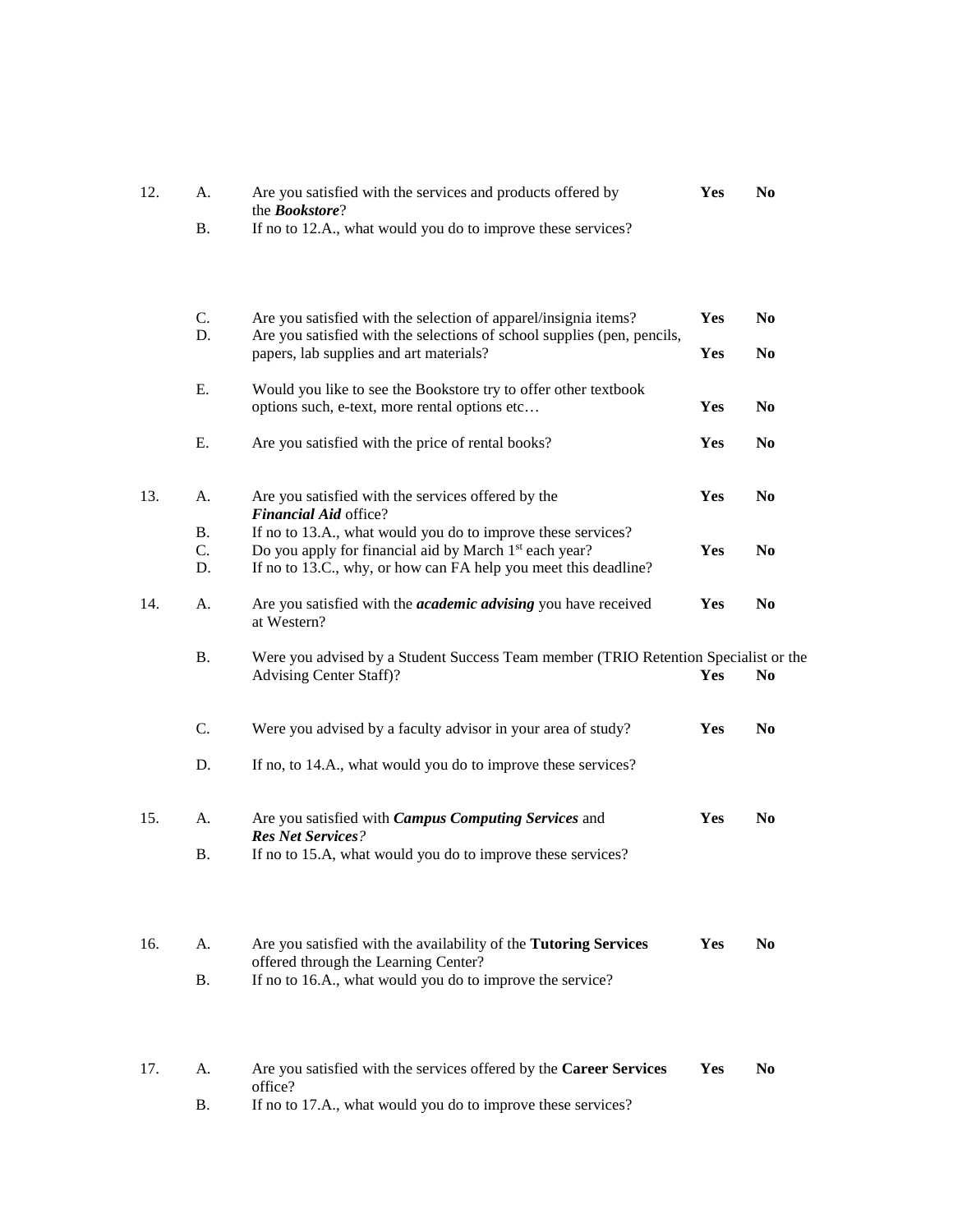| 18. | А. | Are student services readily <i>available</i> at Western?<br>If no, please describe your experience.   | Yes | No. |
|-----|----|--------------------------------------------------------------------------------------------------------|-----|-----|
|     | B. | Are student services staff <i>responsive</i> to your needs?<br>If no, please describe your experience. | Yes | No. |
|     |    |                                                                                                        |     |     |

19. Including this year, how many years have you been at Western?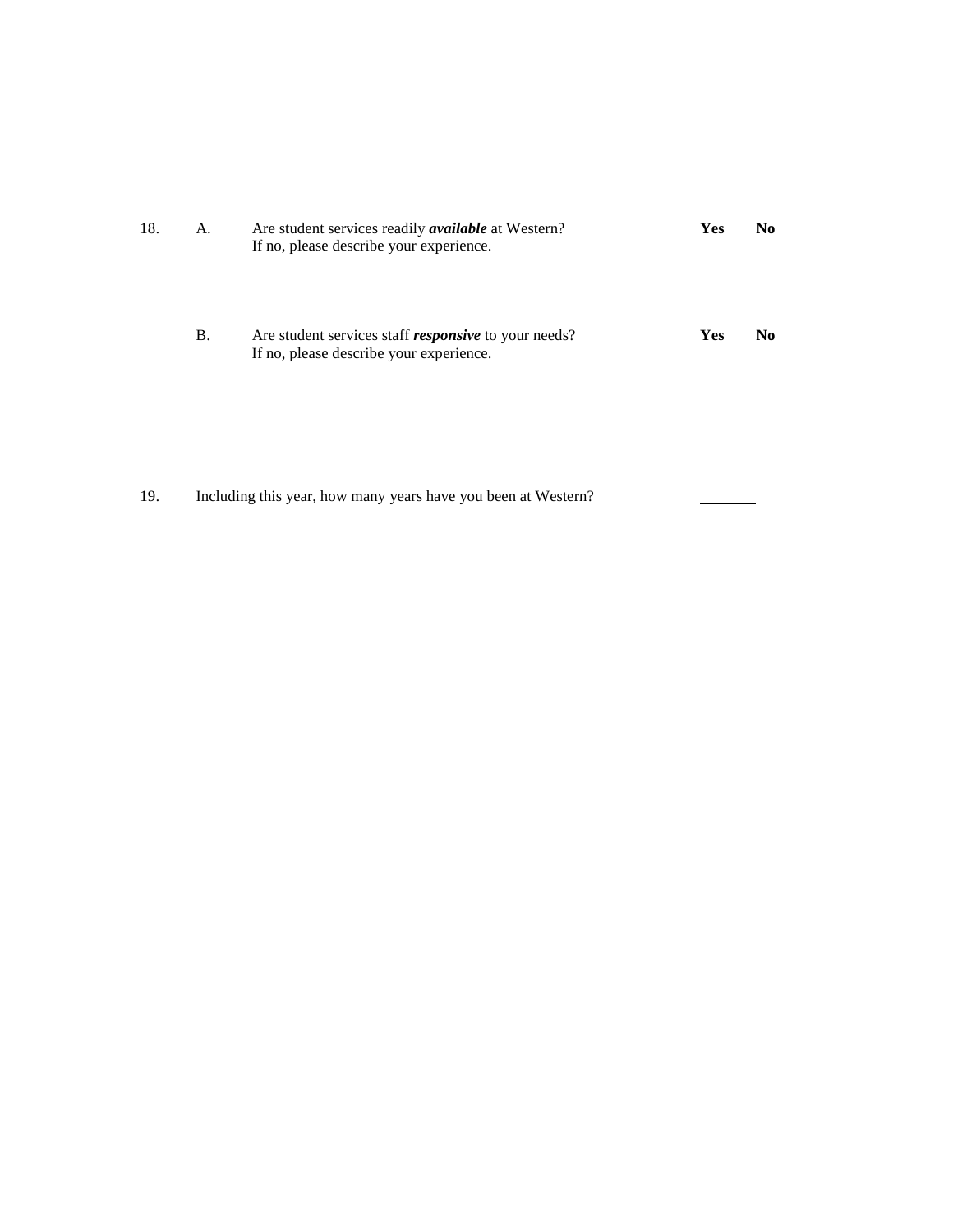## *Bulldog Card Survey*

| 1. | A.<br><b>B.</b> | Are you satisfied with the quality of your Bulldog card?<br>If not what would you suggest be changed?                                                                                                       | Yes        | N <sub>0</sub>                   |
|----|-----------------|-------------------------------------------------------------------------------------------------------------------------------------------------------------------------------------------------------------|------------|----------------------------------|
| 2. | A.<br><b>B.</b> | Did you have to replace your Bulldog card during the semester?<br>If yes, what reason did you have for replacing it?                                                                                        | Yes        | N <sub>0</sub>                   |
|    | D.              | Are you aware that you can check out a temporary Bulldog Card for a week, should you<br>misplace your Bulldog Card?                                                                                         | Yes        | N <sub>0</sub>                   |
| 3. | А.<br><b>B.</b> | Did you have to use your ID each time you visited the Dining Hall?<br>Did someone check your ID each time you entered the Dining Hall?                                                                      | Yes<br>Yes | N <sub>0</sub><br>N <sub>0</sub> |
| 4. | А.              | Do you understand the differences between Bulldog Bucks, Flex,<br>and Bookstore Authorizations?                                                                                                             | Yes        | N <sub>0</sub>                   |
| 5. | A.<br><b>B.</b> | Did you use up your \$130 in Flex money over the semester?<br>If not, why not? If yes, how long did you take to do so?                                                                                      | Yes        | N <sub>0</sub>                   |
|    | C.<br>D.        | Did you host any guests using your Flex money in the Dining Hall?<br>Did you know that you could host a guest in the dining hall using<br>your card?                                                        | Yes<br>Yes | N <sub>0</sub><br>N <sub>0</sub> |
| 6. | А.<br><b>B.</b> | Did you use or deposit Bulldog Bucks to your account?<br>Do you know what Bulldog Bucks are?                                                                                                                | Yes<br>Yes | N <sub>0</sub><br>N <sub>0</sub> |
| 7. | A.<br>Β.        | Did you purchase/or use a card holder for you Bulldog Card?<br>If so, what type of holder do you use, and did it help to protect the card?                                                                  | Yes        | N <sub>0</sub>                   |
| 8. | A.<br><b>B.</b> | If you could put money onto your Bulldog card to use at other locations Yes<br>on and off campus such as Sparky's, would you?<br>Are you aware that all vending machines located in the Residence Halls Yes |            | N <sub>0</sub><br>N <sub>0</sub> |
|    |                 | accept Bulldog Bucks?                                                                                                                                                                                       |            |                                  |
| 8. | A.              | If are a freshman or a new transfer student as of Fall 2016, Did you participate in the Paw<br>Prints for Success Program?                                                                                  | Yes        | No.                              |
|    | <b>B.</b>       | Do you know what Paw Prints for Success is?                                                                                                                                                                 | Yes        | N <sub>0</sub>                   |